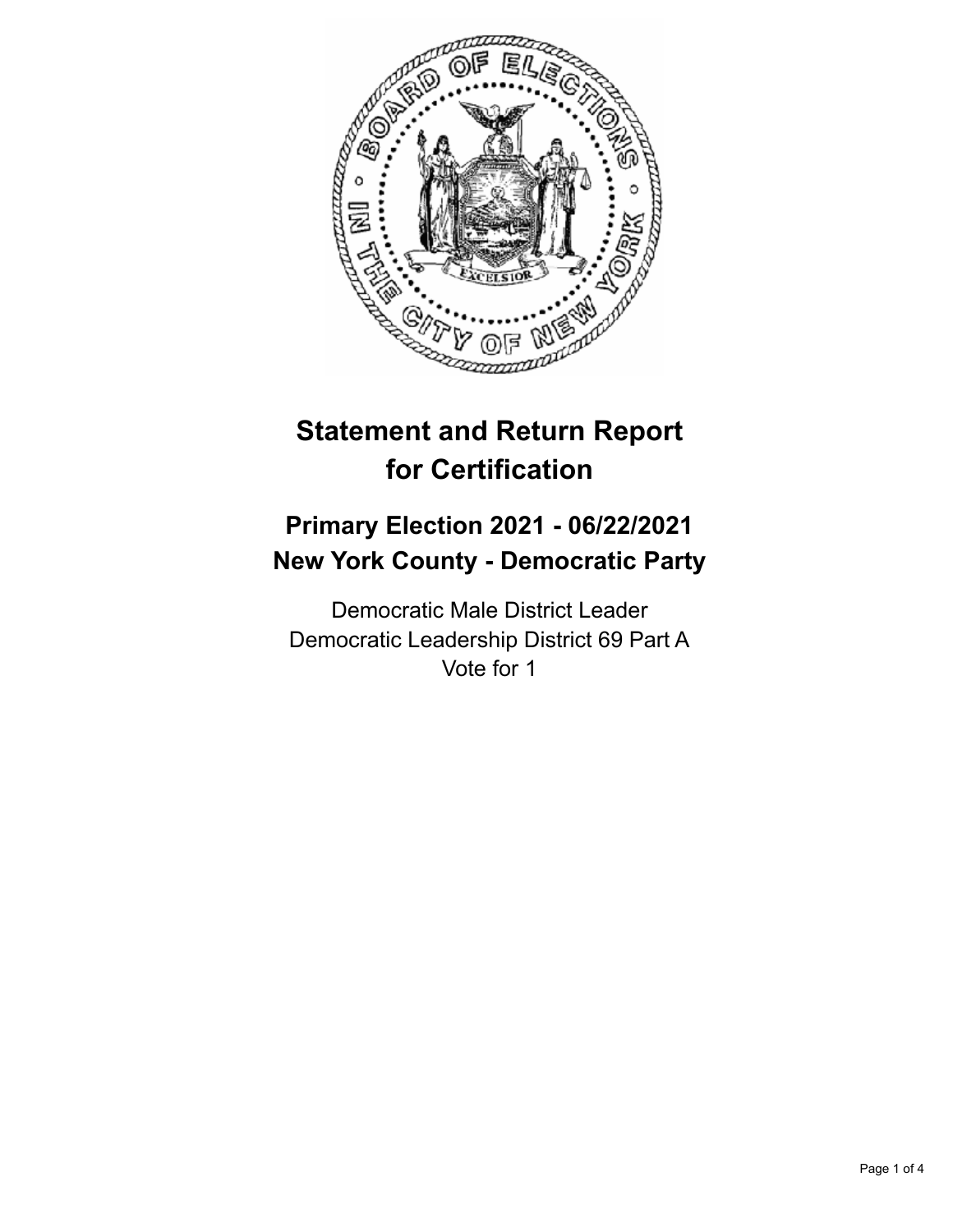

#### **Assembly District 69**

| <b>PUBLIC COUNTER</b>                                    | 8,202        |
|----------------------------------------------------------|--------------|
| MANUALLY COUNTED EMERGENCY                               | 0            |
| <b>ABSENTEE / MILITARY</b>                               | 1,433        |
| <b>AFFIDAVIT</b>                                         | 94           |
| <b>Total Ballots</b>                                     | 9,729        |
| Less - Inapplicable Federal/Special Presidential Ballots | 0            |
| <b>Total Applicable Ballots</b>                          | 9,729        |
| <b>MICHAEL WALKER</b>                                    | 981          |
| <b>RUBEN D. VARGAS</b>                                   | 1,938        |
| <b>KEITH L. HARRIS</b>                                   | 1,312        |
| ROBERT J. BOTFELD                                        | 1,725        |
| ART CHANG (WRITE-IN)                                     | 1            |
| BENJAMIN WEINER (WRITE-IN)                               | 1            |
| BERNIE SANDERS (WRITE-IN)                                | $\mathbf{1}$ |
| BRIAN LEVY (WRITE-IN)                                    | 2            |
| <b>BRUCE WAYNE (WRITE-IN)</b>                            | 1            |
| CHRISTOPHER HENRY (WRITE-IN)                             | $\mathbf{1}$ |
| DANI RITHOLTZ (WRITE-IN)                                 | 1            |
| DAVID DEMETT (WRITE-IN)                                  | 1            |
| DEBRA MESSING (WRITE-IN)                                 | 1            |
| EDWARD KNIERIM (WRITE-IN)                                | 1            |
| EDWARD KORAL (WRITE-IN)                                  | 1            |
| HENRY NACHT (WRITE-IN)                                   | $\mathbf{1}$ |
| HOWARD WORRAN (WRITE-IN)                                 | 1            |
| JONATHAN SHAFTER (WRITE-IN)                              | 1            |
| KIERAN KELLER (WRITE-IN)                                 | 1            |
| MOHAMED DRISSI (WRITE-IN)                                | 1            |
| NATHAN JONES (WRITE-IN)                                  | 1            |
| ROBERT JACKSON (WRITE-IN)                                | $\mathbf{1}$ |
| SEAN MAGERS (WRITE-IN)                                   | 1            |
| SLAYTON UNDERWOOD (WRITE-IN)                             | 1            |
| SUNIL OOMMEN (WRITE-IN)                                  | 1            |
| TED PORETZ (WRITE-IN)                                    | 1            |
| THOMAS H. CURRY (WRITE-IN)                               | 1            |
| UNATTRIBUTABLE WRITE-IN (WRITE-IN)                       | 7            |
| <b>VERMIN SUPREME (WRITE-IN)</b>                         | 1            |
| <b>Total Votes</b>                                       | 5,988        |
| Unrecorded                                               | 3,741        |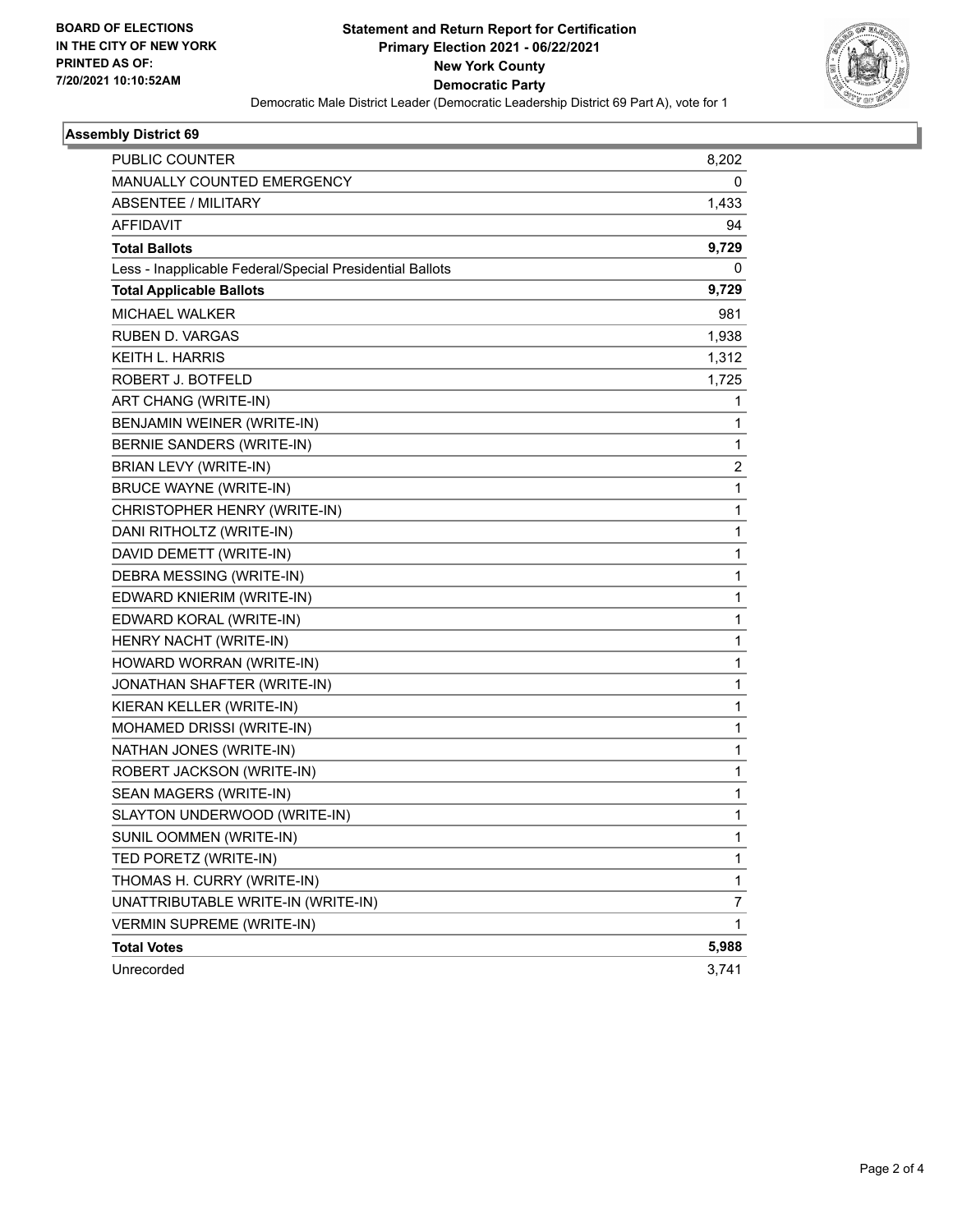

#### **Total for Democratic Male District Leader (Democratic Leadership District 69 Part A) - New York County**

| <b>PUBLIC COUNTER</b>                                    | 8,202        |
|----------------------------------------------------------|--------------|
| MANUALLY COUNTED EMERGENCY                               | 0            |
| <b>ABSENTEE / MILITARY</b>                               | 1,433        |
| AFFIDAVIT                                                | 94           |
| <b>Total Ballots</b>                                     | 9,729        |
| Less - Inapplicable Federal/Special Presidential Ballots | 0            |
| <b>Total Applicable Ballots</b>                          | 9,729        |
| <b>MICHAEL WALKER</b>                                    | 981          |
| <b>RUBEN D. VARGAS</b>                                   | 1,938        |
| KEITH L. HARRIS                                          | 1,312        |
| ROBERT J. BOTFELD                                        | 1,725        |
| ART CHANG (WRITE-IN)                                     | 1            |
| BENJAMIN WEINER (WRITE-IN)                               | 1            |
| BERNIE SANDERS (WRITE-IN)                                | 1            |
| BRIAN LEVY (WRITE-IN)                                    | 2            |
| <b>BRUCE WAYNE (WRITE-IN)</b>                            | $\mathbf{1}$ |
| CHRISTOPHER HENRY (WRITE-IN)                             | 1            |
| DANI RITHOLTZ (WRITE-IN)                                 | 1            |
| DAVID DEMETT (WRITE-IN)                                  | $\mathbf 1$  |
| DEBRA MESSING (WRITE-IN)                                 | 1            |
| EDWARD KNIERIM (WRITE-IN)                                | 1            |
| EDWARD KORAL (WRITE-IN)                                  | $\mathbf 1$  |
| HENRY NACHT (WRITE-IN)                                   | 1            |
| HOWARD WORRAN (WRITE-IN)                                 | 1            |
| JONATHAN SHAFTER (WRITE-IN)                              | $\mathbf 1$  |
| KIERAN KELLER (WRITE-IN)                                 | 1            |
| MOHAMED DRISSI (WRITE-IN)                                | 1            |
| NATHAN JONES (WRITE-IN)                                  | $\mathbf 1$  |
| ROBERT JACKSON (WRITE-IN)                                | 1            |
| SEAN MAGERS (WRITE-IN)                                   | 1            |
| SLAYTON UNDERWOOD (WRITE-IN)                             | $\mathbf 1$  |
| SUNIL OOMMEN (WRITE-IN)                                  | 1            |
| TED PORETZ (WRITE-IN)                                    | 1            |
| THOMAS H. CURRY (WRITE-IN)                               | 1            |
| UNATTRIBUTABLE WRITE-IN (WRITE-IN)                       | 7            |
| <b>VERMIN SUPREME (WRITE-IN)</b>                         | 1            |
| <b>Total Votes</b>                                       | 5,988        |
| Unrecorded                                               | 3,741        |